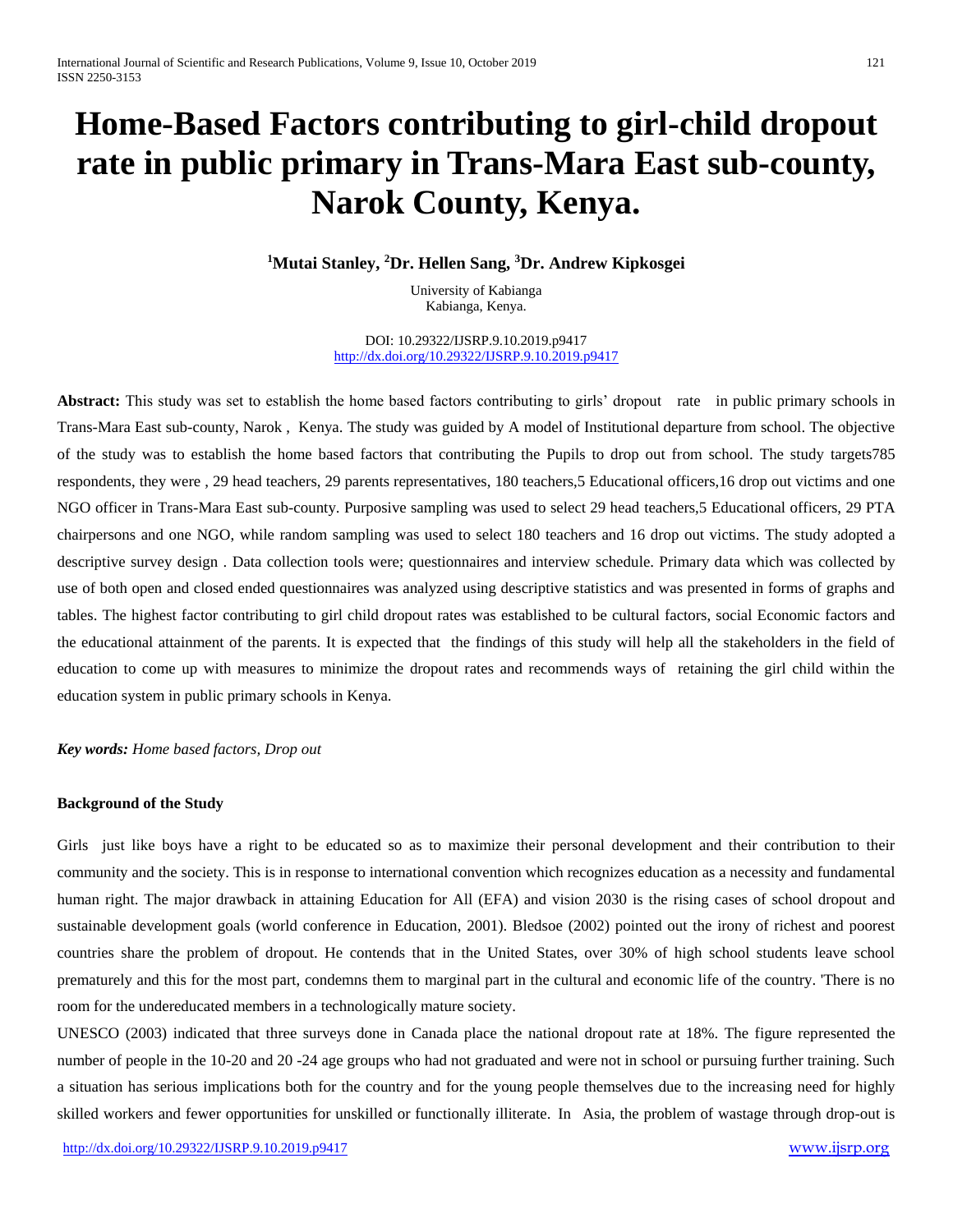rampant; a look at the pattern of survival for the system as a whole reveals big differences in the proportion one in thirteen entrants reach the end of primary schooling. Korea and Malaysia have a survival rate of approximately 40%.

Indonesia, Nepal, the Philippines, Singapore, and Sri-lanka have a moderately high survival rate of 20% (Bledsoe, 2002). In India, 61% of the children who never complete fifth grade come from the poorest 40 percent of households (Birdsall et al., 2005). In Africa, only 51% of children in Africa complete primary school. Low enrolment; contribute to high levels of drop-out and repetition rates combine to contribute to low educational attainment (Birdsall et al., 2005). Further, report indicates that girls` primary school completion was far behind that of boys, at 76% compared to 85% for boys. This gender gap meant that million more girls than boys are dropping out of school each year. UNICEF (2003) showed a worrisome report from Sub-Saharan Africa where the number of girls out of school rose from 20 million in 1990 to 24 million in 2002. The report also indicated that 83% of all girls out of school in the world live in sub-Saharan Africa, South Asia, East Asia and the Pacific.

Kenyan government declared free and compulsory primary education in 2003. An estimate of 1.3 million children enrolled in public schools raising the total number to 8 million (Kinuthia, 2009). According to United Nation Millennium Project (2011) a closer look at the numbers shows that girls' enrolment rates were still low in most regions. Data from a sample of 8,000 primary schools, which participated in a survey carried out by the Ministry of Education in 2012, shows that the dropout rate in primary schools in Kenya was estimated at 5.4% and completion rate had for long remained below 50%. It was established that more girls than boys were dropping out in the former North Eastern and Nyanza provinces. The research sought to establish the dropout in Narok County."

Despite the government's efforts through its educational policies like education For All (EFA) in primary, provision of sanitary facilities for girls, the school feeding programmes, the law on early marriages which leads to men imprisonments, girls in Trans-Mara East Sub-County are highly dropping out of school.

#### **2.0 Theoretical Justification**

Theoretical "perspective that is useful in explaining dropout behavior is a widely acknowledged theory of institutional departure at the school level developed by Tinto (1993). In Tinto's model, the process of departure is first influenced by a series of personal attributes, which predispose students to respond to different situations or conditions in particular ways. These personal attributes include family background, skills and abilities, and prior school experiences, including goals (intentions) and motivation (commitments) to continue their schooling.

Once students enroll in a particular school, two separate dimensions of that institution influence whether a student remains there, that is a social dimension that deals with the social integration of students with the institution and to the value of schooling; and an academic dimension that deals with the academic integration or engagement of students in meaningful learning. Both dimensions are influenced by the informal as well as the formal structure of the institution. For example, academic integration may occur in the formal system of classes and in the informal system of interactions with faculty in other settings. These two dimensions can have separate and independent influences on whether students leave an institution, depending on the needs and attributes of the student, as well as external factors. To remain in an institution, students must become integrated to some degree in either the social system or the academic system. For example, some students may be highly integrated into the academic system of the institution, but not the social system. Yet as long as their social needs are met elsewhere and their goals and commitment remain the same, such students will remain in the same institution.

<http://dx.doi.org/10.29322/IJSRP.9.10.2019.p9417> [www.ijsrp.org](http://ijsrp.org/) Likewise, some students may be highly integrated into the social system of the institution, but not the academic system. But again, as long as they maintain minimum academic performance and their goals and commitment remain the same, such students will remain in the same institution. Tinto's theory offers several insights to explain another aspect of persistence student mobility. First, it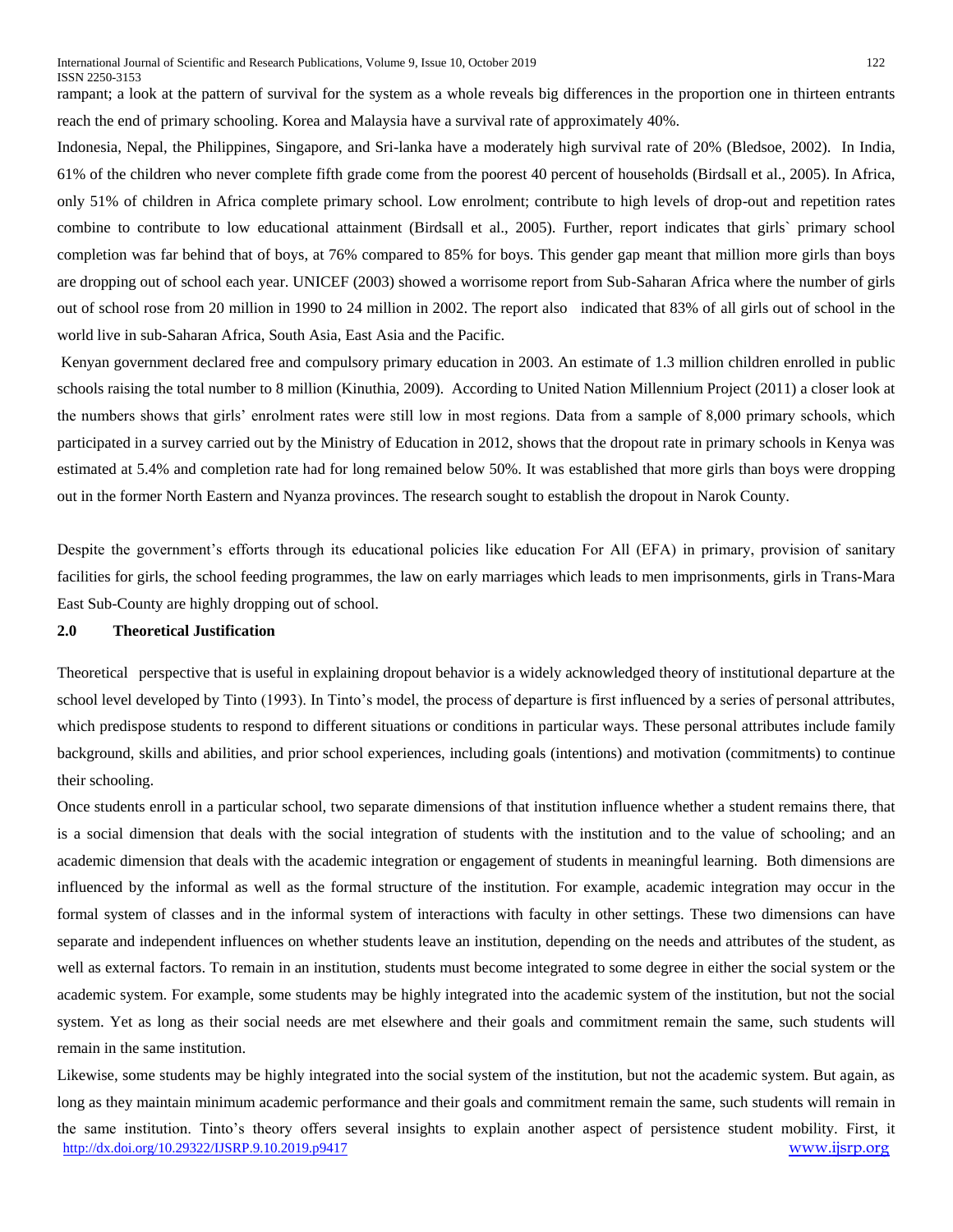distinguishes between the commitment to the goal of finishing college and the commitment to the institution, and how these commitments can be influenced by students' experiences in school over time. Some pupils who are not sufficiently integrated into their current school may simply transfer to another school setting rather than drop out, if they can maintain their goals and commitment to schooling more generally. Other pupils, however, may simply drop out rather than transfer to another school if their current school experiences severely diminish their goals and commitment to schooling.

Second, the theory suggests that schools can have multiple communities or subcultures to accommodate and support the different needs of students. Third, the theory acknowledges the importance of external factors that can influence student departure. For example, external communities, including families and friends, can help students better meet the academic and social demands of school by providing necessary support. External events outside the school system for instance family instability such as divorce may force the pupils to drop-out of school, this theory was adopted because it is relevant to the study.

# **2.1 Conceptual Framework**

The conceptual framework represents the relationship between the independent variables, intervening and Dependent variables. It has been developed from the retrieved literature and related theory.



### Figure 1 Conceptual Framework

Home based contribute to dropout of pupils from school over a given period of time reflects the impact of various factors, originating from the community and homes/families of the pupils

#### **3.0 Research Design and Methodology**

The study used descriptive survey design to investigate the factors that contribute to girl child dropout from school and the measures to that could be taken to curb this menace .a descriptive survey is a method of collecting information by inter-viewing or administering questionnaires to a sample of individuals (Orodho, 2003). The researcher chose this research design because of its advantages in obtaining data, it is also the simplest and less costly compare to other study designs. The researcher surveyed twenty nine public primary schools, in Transmara East Sub-County of Narok County in Kenya. The design was appropriate because the study aims was to provide a detailed account of the variables of the study as they are in the Sub-County. According to Mugenda and Mugenda (2003), target population is the entire group of individuals or items under consideration in any field of inquiry and has a common attribute. The study targeted educational officers, all Head-teachers, all primary school teachers, parents' representatives, a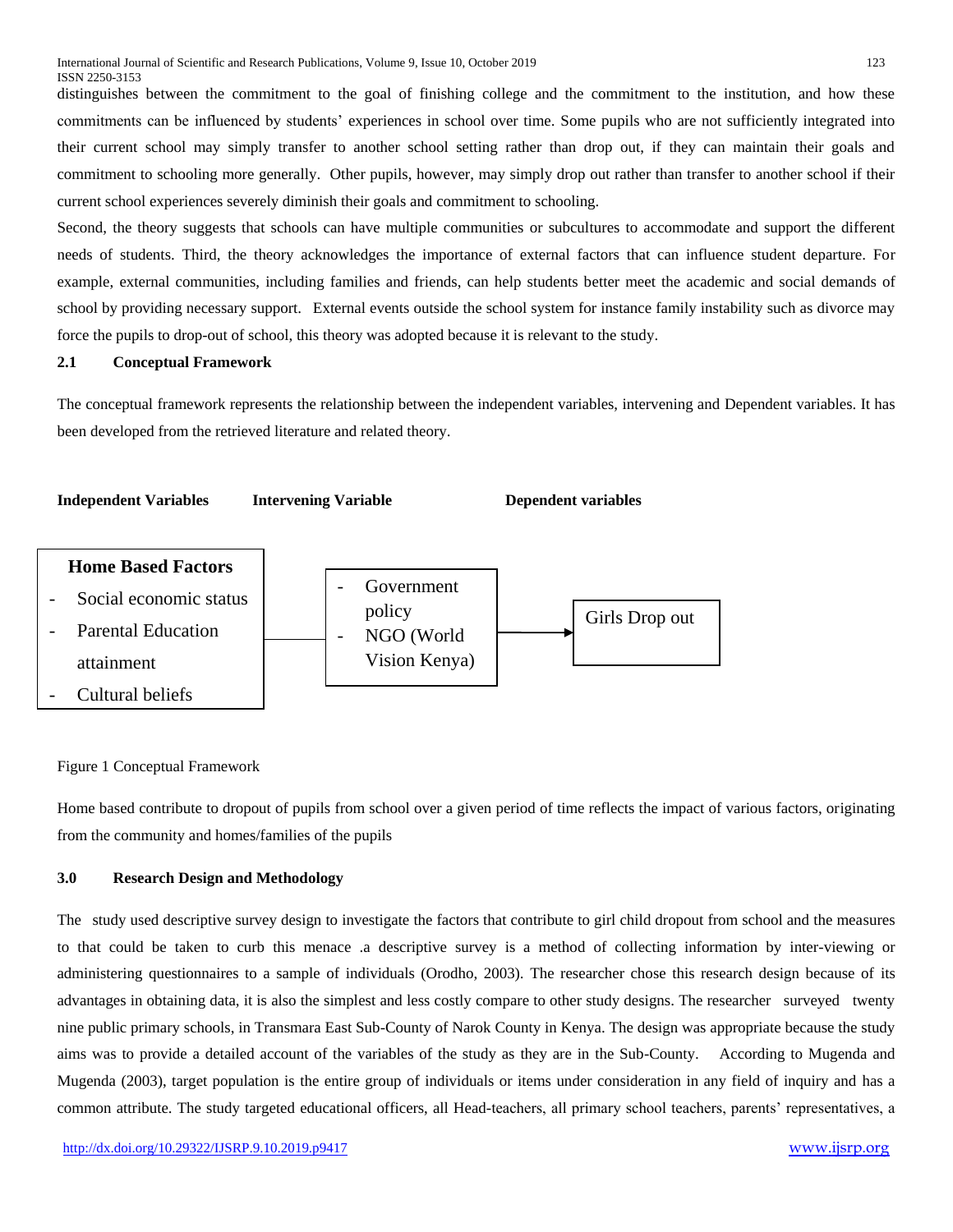Non-governmental organization officer and drop out victims who are in a better position to provide information relevant to the topic. The total number of public primary schools in Transmara East sub-county is ninety schools.

# **3.1 Sample and Sampling Procedures**

A sample is a set of individuals selected from the target population and usually is intended to represent the population in a research study (Neuman, 2000). The researcher applied the formulae of Krejcie (1970) to arrive at a sample size as shown in appendix D. Five (5) education officers, 29 chairpersons of PTA, an NGO officer and twenty nine (29) head teachers were purposively sampled. The researcher used simple random sampling to select 16 girl school dropout victims and 180 teacher respondents from the 550 teachers in Transmara East sub-county which represent 30 percent of the target population to make a representative sample. Validity is the degree to which results obtained from the analysis of the data represent the phenomena under study (Mugenda & Mugenda, 2003). The instrument was validated by having it evaluated and improved on by the university supervisors to ensure it measures the desired content. Validity was ensured through developing the questionnaires on, the basis of the study objectives. Further-in-depth literature review of the study variable was done and further observation on girl's schools dropout was done

throughout the study. Reliability is the measure of degree to which a research instrument yields consistent results, after repeated trials (Kothari, 2011). The researcher was endeavor to enhance the reliability of the data collected by ensuring, the test and retest of the questionnaires by having them administered to three schools that were not participating prior to actual data collection.

# **4.0 Results and Discussion**

Home based factors were studied by the researcher to determine its effect on the girl's school dropout rate. They included socioeconomic status of the parents, cultural factors and educational attainment of the parents. They were accessed to see if it has influence on the girl child education when it comes to paying P.T.A fee, buying of school uniforms and reference books and if the parents follow keenly their children performance in school by attending child academic/progress days. The researcher studied the influence of cultural factors such as early marriages unwanted pregnancy on girls' dropout rate. The researcher also studied the educational attainment of the parents and the step taken to reduce the menace. Their responses are summarized in the below;



# **Home Based Factors**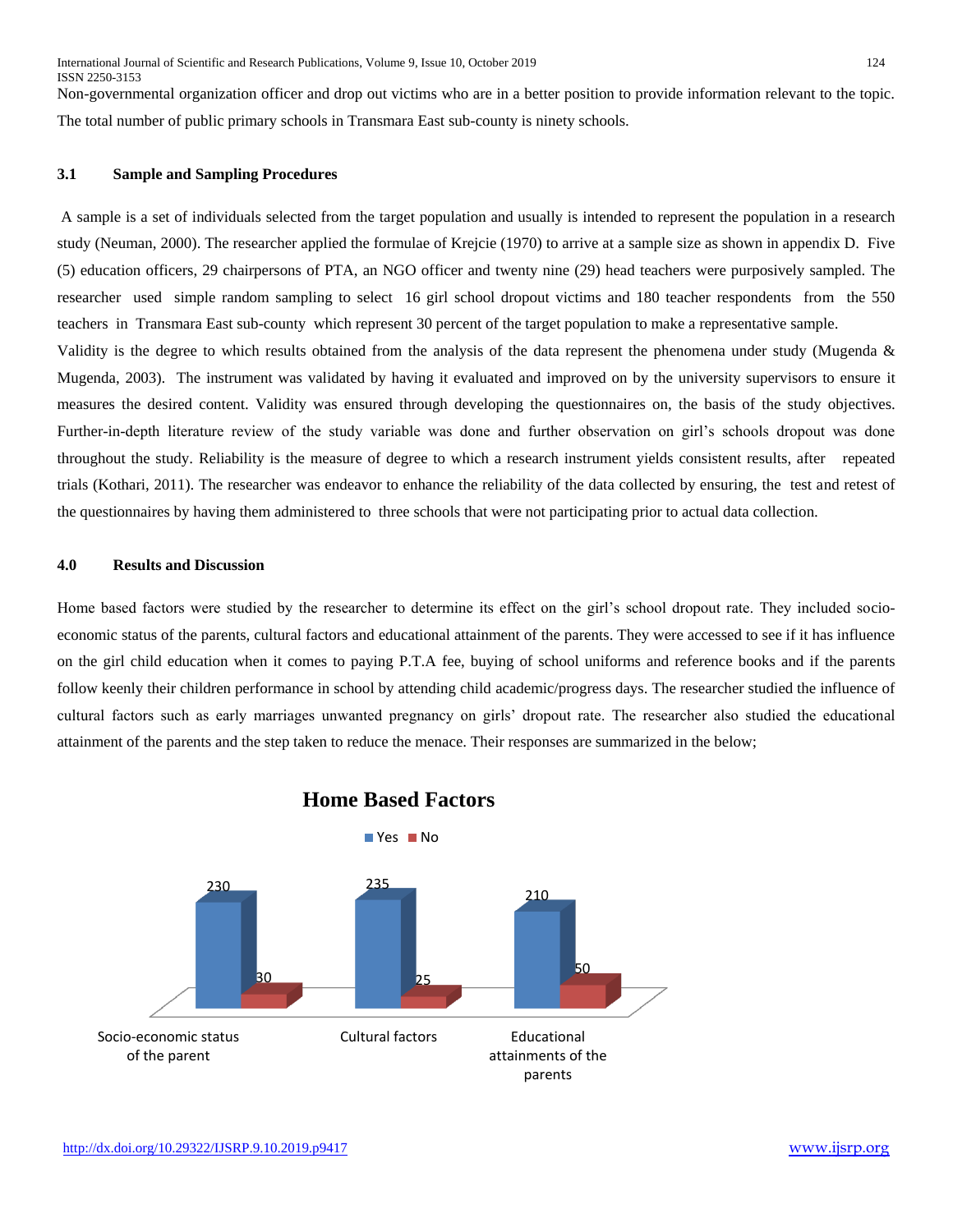#### **Source: Researcher (2019)**

Figure 2 shows that majority 230(88.5 %) of the respondents agreed that social economic status of the parent contributes to girls school dropout rates, 235 (90.4%) of the respondents agreed that cultural factors contribute to girl's school dropout and 210 (80.8%) agreed that educational attainment of the parents contributes to girl's school dropout. This show that girl drop out is mainly caused by home based factors.

Using an interview schedule with the educational officers in Trans Mara East Sub County, the researcher sought to investigate whether cases of dropout is linked to people`s culture and beliefs. The officers response was that people`s culture, beliefs and traditional practices contributed a lot to girl child dropping out of school. All the five officers agreed that the community view the girl child as a source of wealth; hence parent's attitude towards the girl child in provision of equal opportunities, to education is very low.

Based on the NGO interview schedule where the researcher sought to establish whether cultural factors contribute to girls' dropout, the response was yes and at a greater extent. The officers rated the cultural practices such as Early marriages and Early pregnancy contribute to a greater extent to the cultural factors since the community feels that when one gets pregnant she ought to be married out immediately to avoid embarrassments. Circumcision and abortion contributes to a small impact on girl dropout since there has been a lot of government intervention on female genital mutilation. Although there has been government intervention, this practice is still there. Abortion is seen as curse and one who is found to have aborted is seen as an outcast thus these factor has discouraged many girls from doing it hence does not cause girls to drop out of school, even though minimal cases are still reported.

The findings of Home-based factors show that, cultural factors, social economic status and educational attainment of parents contribute to girls' school dropout at high percentage. On school-based factors the finding show that unsafe learning environment, congested curriculum and leadership style contribute to the girl child to drop out of school at smaller percentage. On gender disparity the finding shows that it contributes a lot to the girls' school dropout rates since most of the respondents were mainly of one sex. On role of Non-governmental organization the findings show that the NGO role include, support

Girls' education, provide moral support to females children, help the needy children through giving them sponsorship and materials wellbeing. On measures taken to curb the problem of girls 'school dropout the finding include establishment of a rescue centre, organizes and does civil education on child rights and to provide guidance and counseling frequently.

#### **5.0 Conclusion**

Based on the above findings, the study concludes that home based factors contribute highly to the drop outs rate of girls in public primary schools. Cultural Factors such as teenage pregnancy, Female genital mutilation and early marriages, social economic status and educational attainment were agreed by most respondents to be contributing to drop out rates.

# **References**

- Ananga, E (2001). *Dropping out of school in southern Ghana, the push-out and pull-out factors.* Retrieved on October 7th 2011 from [www.create-rpc.org.](http://www.create-rpc.org/)
- <http://dx.doi.org/10.29322/IJSRP.9.10.2019.p9417> [www.ijsrp.org](http://ijsrp.org/) Begum, Z., Khan, & Iqbal.A. (20087). *Social Economic Status of Girls Students and their Dropout Rate at Primary Level* in Kohat Pakistan. (Online) available: [http://www.springerlink.com.](http://www.springerlink.com/) (August 7, 2012)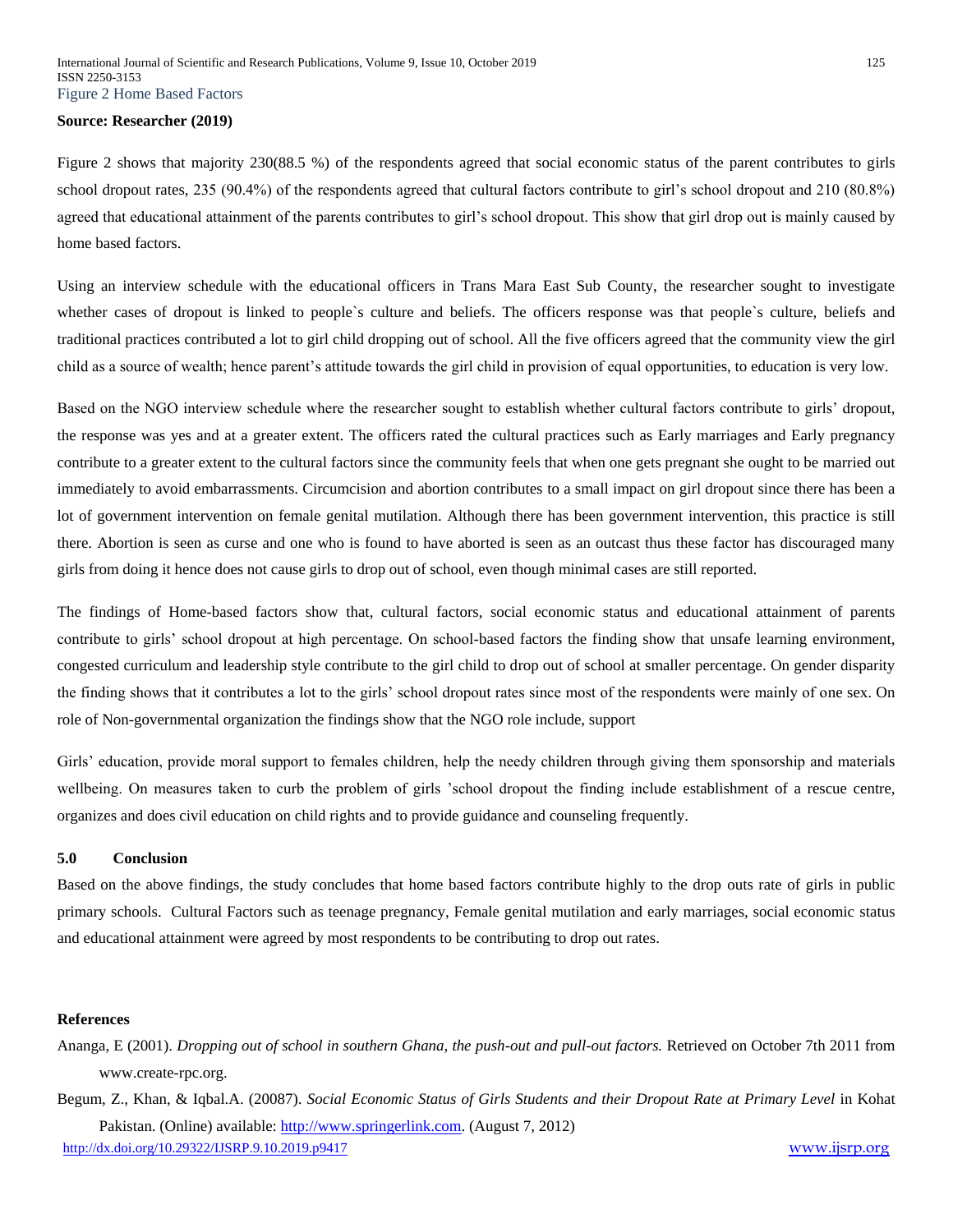Ashraf and Popola (2010).*Bride price and female education*

- Bird sail, net.al 92005): *Towards Universal Primary Education: investments, incentives and institutions*. European Journal of Education Vol. 40/3, 337-349.
- Birdwell N. et. al (2005) *Towards Universal Primary Education Investments*, Incentives and Institutions European Journal of Education. Vole 40/3/337-349.
- Bledsoe, C. 92002) '*School Fees and the marriage* process for Mended Girls in Sierra Leone! In Sandy, P.G and R.G. Good enough, 1990. Beyond the second sex.
- Brock, C, & Cam mish, N. (1997) *Factors Affecting Female Participation in Education in seven Developing Countries*. Education Research paper No. 9, London: DFID.
- Chege, F., & Sifuna, D.N. (2006*). Girls' and Women's education in Kenya gender*

*perspectives and trends.*

- Colclough, C. Rose, P. & Tambo, M. (2000) '*Gender Inequalities in Primary Schooling*: the role of poverty and adverse cultural practice," International.
- Kombo and Tromp,D.L.A (2006).*Proposal and Thesis writing- An introduction Nairobi:pailine publications.*
- Conclough, C. Rose, P. & Tembon, M. (2000) "*Gender inequalities in primary schooling*: the roles of poverty and adverse cultural practice," International.
- Education for All: *The quality imperative*, (2005) EFA Global monitoring Report.
- Gachaka, E.K. (2004). *The Trap of Adolescent Pregnancy* Nairobi FAWE
- Glick, P & Sahn, D.E. (2000) *Schooling of girls and boys in a West Africa*
- Glick, P. & Sahn D.E. (2000) *Schooling of girls and boys in West African Countries*. The effects of parental education, income and household structure. Economics of Education Review, 19:63-87.
- GOK (2007) *Gender Policy in Education*, Nairobi Government Printers.
- GOK (2007) *Gender Policy in Education*, Nairobi Government Printers (2005) Kenya Education sector support programme 2005- 2010. Delivering Quality Education and Training to all Kenyans. Nairobi Office of President and Ministry of Home Affairs.
- Hallman, J.L. (2006). *Disadvantage and Youth Schooling*, *working and child bearing in South Africa*. Paper presented at the annual meeting of population associated of America.
- Human Rights watch (2001) *Scared at School*: sexual violence against Girls in South African Schools New York Human Rights watch.
- Juneja, N. (2001) *Primary Education for all in the City of Mumbai*, India: the challenge set by local actors school mapping and locallevel planning Paris UNESCO
- Kabesilme, M. (2007) *Schooling Ugandan girls*: a policy historiography", Journal for critical Education policy, Vol 8 &No. 1
- Kombo.D.K and Tromp.D.L.A (2011). An introduction to proposal and thesis writing, Pauline publications Africa. Nairobi.
- Kothari, C.R. (2002) *Research Methodology, Methods and techniques* New Delhi. New age International (P) Ltd.
- Krejcie, R.V, and Morgan, D.W., (1970) Determining Sample Size for Research Activities. Educational and Psychological Measurement.
- lyod & mensch (1995). *Pregnancy Related School Dropout and Prior School Performance* in some Primary Schools in United States (online) available: [http://www.slideskare.net.](http://www.slideskare.net/)
- Ministry of Educaiton (2003) *Draft on Gender and Education*. A ministry of education Report. Nairobi Government Printers.
- MOEST (2004). *Education, society and Development: New perspective from Kenya*. Oxford University Press, Nairobi